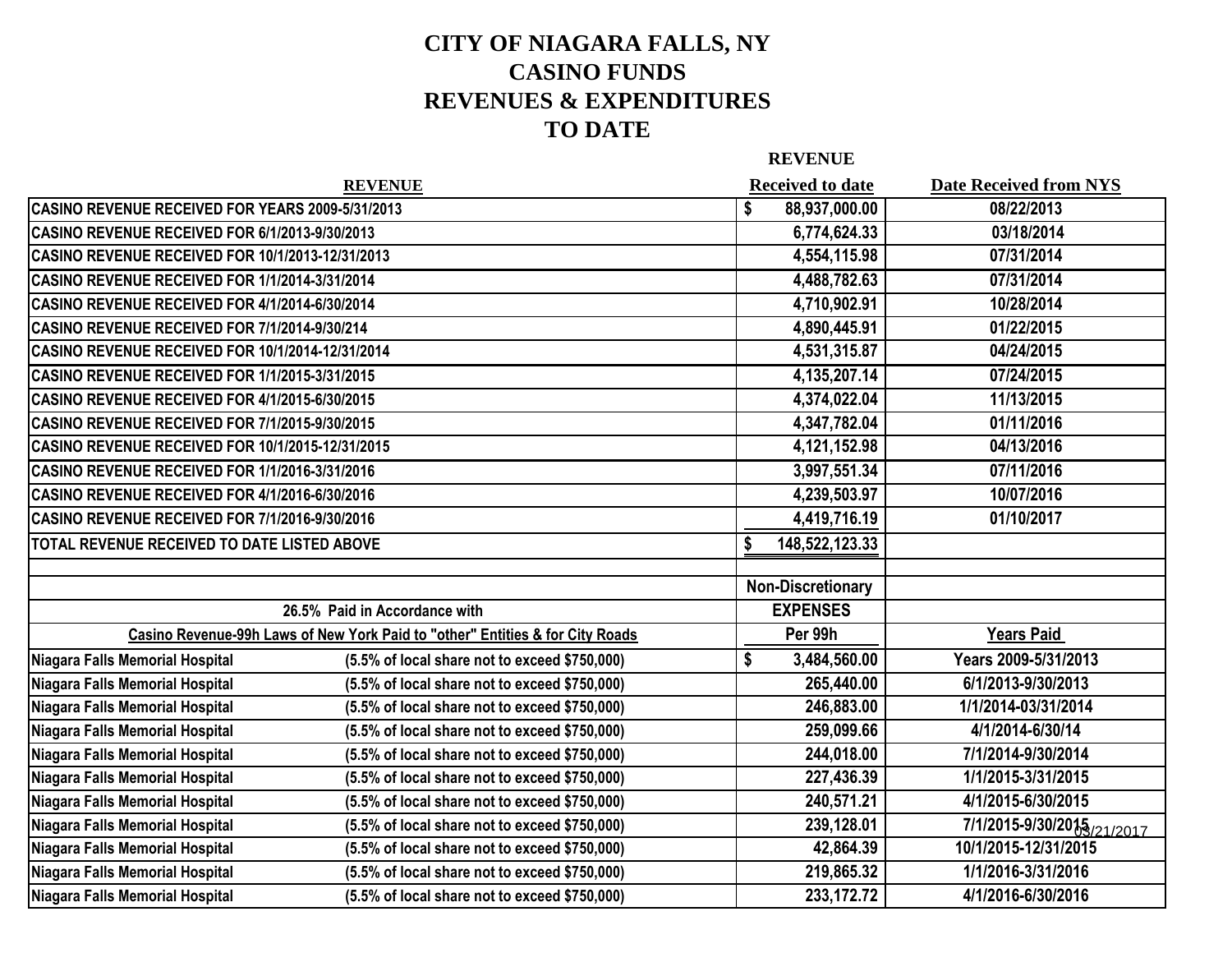| Niagara Falls Memorial Hospital                  | (5.5% of local share not to exceed \$750,000) | 243,084.39   | 7/1/2016-9/30/2016   |
|--------------------------------------------------|-----------------------------------------------|--------------|----------------------|
| Niagara Falls School District                    | (5.5% of local share not to exceed \$750,000) | 3,484,560.00 | Years 2009-5/31/2013 |
| Niagara Falls School District                    | (5.5% of local share not to exceed \$750,000) | 265,440.00   | 6/1/2013-9/30/2013   |
| <b>Niagara Falls School District</b>             | (5.5% of local share not to exceed \$750,000) | 246,883.00   | 1/1/2014-03/31/2014  |
| Niagara Falls School District                    | (5.5% of local share not to exceed \$750,000) | 259,099.66   | 4/1/2014-6/30/14     |
| <b>Niagara Falls School District</b>             | (5.5% of local share not to exceed \$750,000) | 244,018.00   | 7/1/2014-9/30/2014   |
| Niagara Falls School District                    | (5.5% of local share not to exceed \$750,000) | 227,436.39   | 1/1/2015-3/31/2015   |
| <b>Niagara Falls School District</b>             | (5.5% of local share not to exceed \$750,000) | 240,571.21   | 4/1/2015-6/30/2015   |
| Niagara Falls School District                    | (5.5% of local share not to exceed \$750,000) | 239,128.01   | 7/1/2015-9/30/2015   |
| <b>Niagara Falls School District</b>             | (5.5% of local share not to exceed \$750,000) | 42,864.39    | 10/1/2015-12/31/2015 |
| Niagara Falls School District                    | (5.5% of local share not to exceed \$750,000) | 219,865.32   | 1/1/2016-3/31/2016   |
| Niagara Falls School District                    | (5.5% of local share not to exceed \$750,000) | 233, 172. 72 | 4/1/2016-6/30/2016   |
| Niagara Falls School District                    | (5.5% of local share not to exceed \$750,000) | 243,084.39   | 7/1/2016-9/30/2016   |
| Niagara Tourism & Convention Center              | (7% of total amount of the local share)       | 6,225,590.00 | Years 2009-5/31/2013 |
| <b>Niagara Tourism &amp; Convention Center</b>   | (7% of total amount of the local share)       | 474,223.70   | 6/1/2013-9/30/2013   |
| Niagara Tourism & Convention Center              | (7% of total amount of the local share)       | 318,788.00   | 10/1/2013-3/31/2014  |
| <b>Niagara Tourism &amp; Convention Center</b>   | (7% of total amount of the local share)       | 314,215.00   | 1/1/2014-03/31/2014  |
| Niagara Tourism & Convention Center              | (7% of total amount of the local share)       | 329,763.20   | 4/1/2014-6/30/14     |
| <b>Niagara Tourism &amp; Convention Center</b>   | (7% of total amount of the local share)       | 342,331.00   | 7/1/2014-9/30/2014   |
| Niagara Tourism & Convention Center              | (7% of total amount of the local share)       | 317,192.11   | 10/1/2014-12/31/2014 |
| <b>Niagara Tourism &amp; Convention Center</b>   | (7% of total amount of the local share)       | 289,464.49   | 1/1/2015-3/31/2015   |
| Niagara Tourism & Convention Center              | (7% of total amount of the local share)       | 306,181.54   | 4/1/2015-6/30/2015   |
| <b>Niagara Tourism &amp; Convention Center</b>   | (7% of total amount of the local share)       | 304,344.74   | 7/1/2015-9/30/2015   |
| Niagara Tourism & Convention Center              | (7% of total amount of the local share)       | 288,480.71   | 10/1/2015-12/31/2015 |
| <b>Niagara Tourism &amp; Convention Center</b>   | (7% of total amount of the local share)       | 279,828.59   | 1/1/2016-3/31/2016   |
| <b>Niagara Tourism &amp; Convention Center</b>   | (7% of total amount of the local share)       | 296,765.28   | 4/1/2016-6/30/2016   |
| Niagara Tourism & Convention Center              | (7% of total amount of the local share)       | 309,380.13   | 7/1/2016-9/30/2016   |
| Niagara Frontier Transportation Authority        | (lesser of \$1,000,000 or 7%)                 | 4,616,712.00 | Years 2009-5/31/2013 |
| Niagara Frontier Transportation Authority        | (lesser of \$1,000,000 or 7%)                 | 383,288.00   | 6/1/2013-9/30/2013   |
| Niagara Frontier Transportation Authority        | (lesser of \$1,000,000 or 7%)                 | 314,215.00   | 1/1/2014-03/31/2014  |
| Niagara Frontier Transportation Authority        | (lesser of \$1,000,000 or 7%)                 | 329,763.20   | 4/1/2014-6/30/14     |
| Niagara Frontier Transportation Authority        | (lesser of \$1,000,000 or 7%)                 | 342,331.00   | 7/1/2014-9/30/2014   |
| Niagara Frontier Transportation Authority        | (lesser of \$1,000,000 or 7%)                 | 13,690.80    | 10/1/2014-12/31/2014 |
| <b>Niagara Frontier Transportation Authority</b> | (lesser of \$1,000,000 or 7%)                 | 289,464.49   | 1/1/2015-3/31/2015   |
| Niagara Frontier Transportation Authority        | (lesser of \$1,000,000 or 7%)                 | 306,181.54   | 4/1/2015-6/30/2015   |
| <b>Niagara Frontier Transportation Authority</b> | (lesser of \$1,000,000 or 7%)                 | 304,344.74   | 7/1/2015-9/30/2015   |
| Niagara Frontier Transportation Authority        | (lesser of \$1,000,000 or 7%)                 | 100,009.23   | 10/1/2015-12/31/2015 |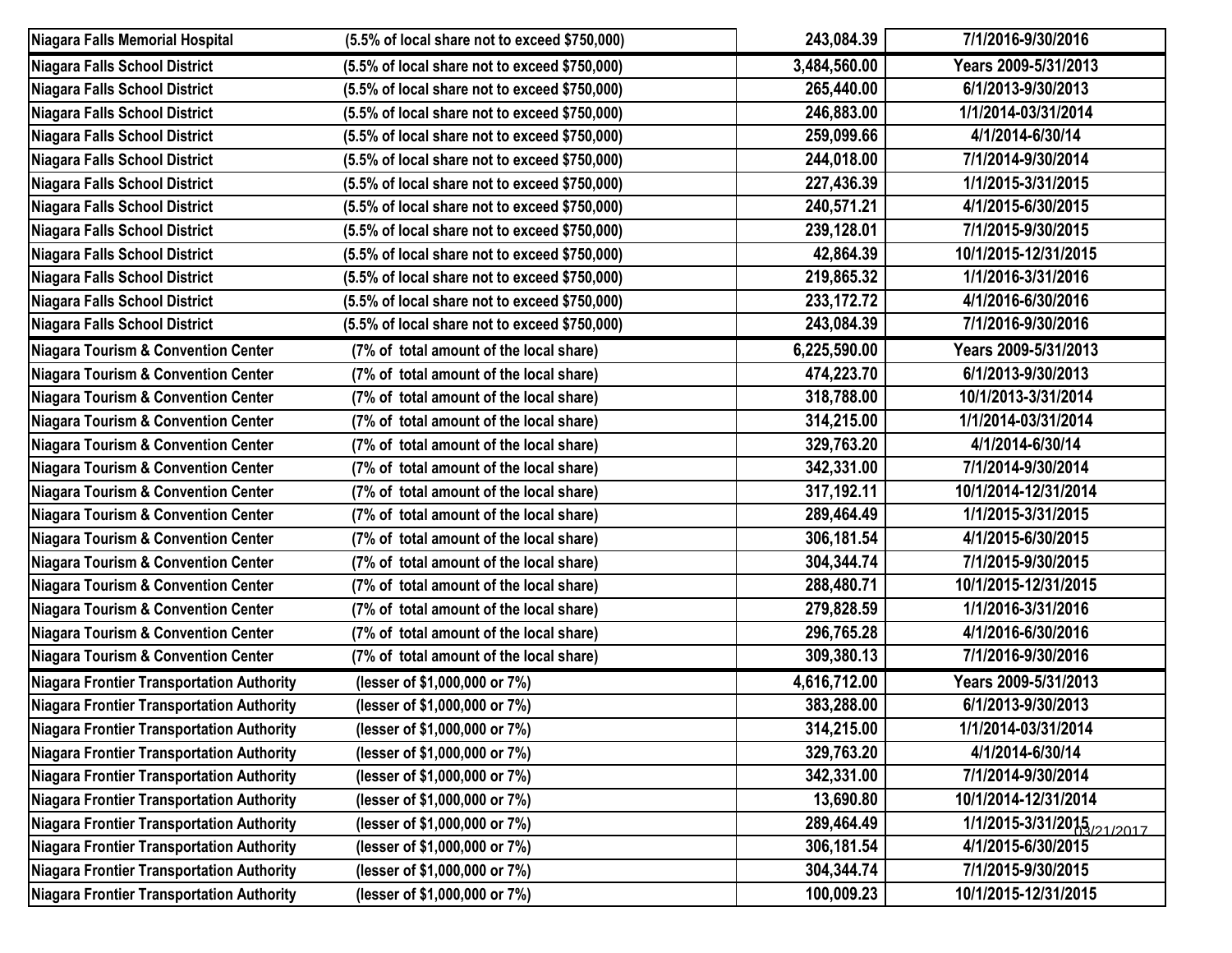| <b>Niagara Frontier Transportation Authority</b><br>(lesser of \$1,000,000 or 7%)                  | 279,828.59         | 1/1/2016-3/31/2016       |
|----------------------------------------------------------------------------------------------------|--------------------|--------------------------|
| <b>Niagara Frontier Transportation Authority</b><br>(lesser of \$1,000,000 or 7%)                  | 296,765.28         | 4/1/2016-6/30/2016       |
| <b>Niagara Frontier Transportation Authority</b><br>(lesser of \$1,000,000 or 7%)                  | 309,380.13         | 7/1/2016-9/30/2016       |
| Niagara Falls Underground Railroad Commission<br>(1% or \$350,000 which ever is greater)           | 1,750,000.00       | <b>Years 2009-2013</b>   |
| Niagara Falls Underground Railroad Commission<br>(1% or \$350,000 which ever is greater)           | 350,000.00         | 2014                     |
| Niagara Falls Underground Railroad Commission<br>(1% or \$350,000 which ever is greater)           | 350,000.00         | 2015                     |
| Niagara Falls Underground Railroad Commission<br>(1% or \$350,000 which ever is greater)           | 200,000.00         | 2016                     |
| <b>Niagara Falls Housing Authority</b>                                                             | 50,000.00          | 2016                     |
| <b>NYS First Responders &amp; Prepardness</b>                                                      | 50,000.00          | 2016                     |
| Mount Saint Mary's Neighborhood Health Center, Niagara Falls                                       | 50,000.00          | 2016                     |
| 2014 Road Reconstruction Plan -In House paving various streets-Approved by Council 3/31/2014       | 1,333,000.00       | 2009-2013 Local Share    |
| 2014 Road Reconstruction of Macklem Avenue-Approved by City Council 7/21/2014                      | 1,331,781.00       | 2009-2013 Local Share    |
| 2014 Road Reconstruction of Weston Avenue-Approved by City Council on 9/2/2014                     | 542,833.00         | 2009-2013 Local Share    |
| 2014 Road Reconstruction of Mooradian Road Approved by City Council on 9/15/2014                   | 508,631.00         | 2009-2013 Local Share    |
| 2015 Road Reconstruction Change Order for Drainage Restructures & Repairs on 1/5/2015              | 55,800.00          | 2009-2013 Local Share    |
| 2015 Road Reconstruction of Weston Avenue C/O #1-Approved by City Council 4/13/2015                | 43,027.05          | 2009-2013 Local Share    |
| 2015 Road Reconstruction Plan- In-House of Various Streets-Approved by City Council 4/27/2015      | 421,748.00         | 2009-2013 Local Share    |
| 2015 Road Reconstruction Plan-Repaving 27th St-Niagara St to Ferry Ave-Apprvd Council 7/20/2015    | 562,876.00         | 2009-2013 Local Share    |
| 2015 Road Reconstruction - 72nd Street Water Line Impr (\$939.650)-Apprvd by City Council 9/3/2015 | 502,124.00         | 2009-2013 Local Share    |
| 2016 Road Reconstruction Plan-In House paving of various streets-Approved by Council 5/16/2016     | 781,181.00         | 2014 Local Share         |
| 26.5% remainder to City of Niagara Falls for "road improvement projects"                           | 460,742.03         | 2015 Local Share         |
| 26.5% remainder to City of Niagara Falls for "road improvement projects"                           |                    | 2016 Local Share         |
| <b>TOTAL EXPENDITURES - Pursuant to 99H Laws of New York</b>                                       | 39,518,511.75<br>S |                          |
| <b>CITY OF NIAGARA FALLS, NY</b>                                                                   |                    |                          |
| <b>CASINO FUNDS EXPENSES</b>                                                                       |                    |                          |
| <b>DISCRETIONARY EXPENSES</b>                                                                      | <b>EXPENSE</b>     | <b>Agenda Date</b>       |
| APPROVED BY MAYOR & CITY COUNCIL                                                                   | Amount             | <b>Approved</b>          |
| 2010 Budget-for portion of debt, Loss of taxes from Casino area & Police & Fire                    | 4,584,845.00       | 12/15/2009               |
| 2010 Salary/benefits-1 ED Director, 1 URR, 3 NFC, 2 ED employees (net of revenue from NYS for URR) | 723,232.00         | 12/15/2009               |
| 2010 NFC Development Corporation- to retain consultants-National Development Council               | 72,000.00          | 03/22/2010               |
| 2010 Niagara River Greenway for Wild Ones                                                          | 25,000.00          | 09/20/2010               |
| 2010 Ice Pavilion-change order #1 for mechanical contract                                          | 14,011.00          | 11/01/2010               |
| 2010 Ice Pavilion-change order #1 for plumbing contract                                            | 42,894.00          | 11/01/2010<br>03/21/2017 |
| 2010 Ice Pavilion-change order #1 for general contract                                             | 104,997.00         | 11/01/2010               |
| 2010 Ice Pavilion-change order #1 for electrical contract                                          | 23,687.18          | 11/01/2010               |
| 2010-LaSalle Library - new book drop                                                               | 6,226.00           | 11/15/2010               |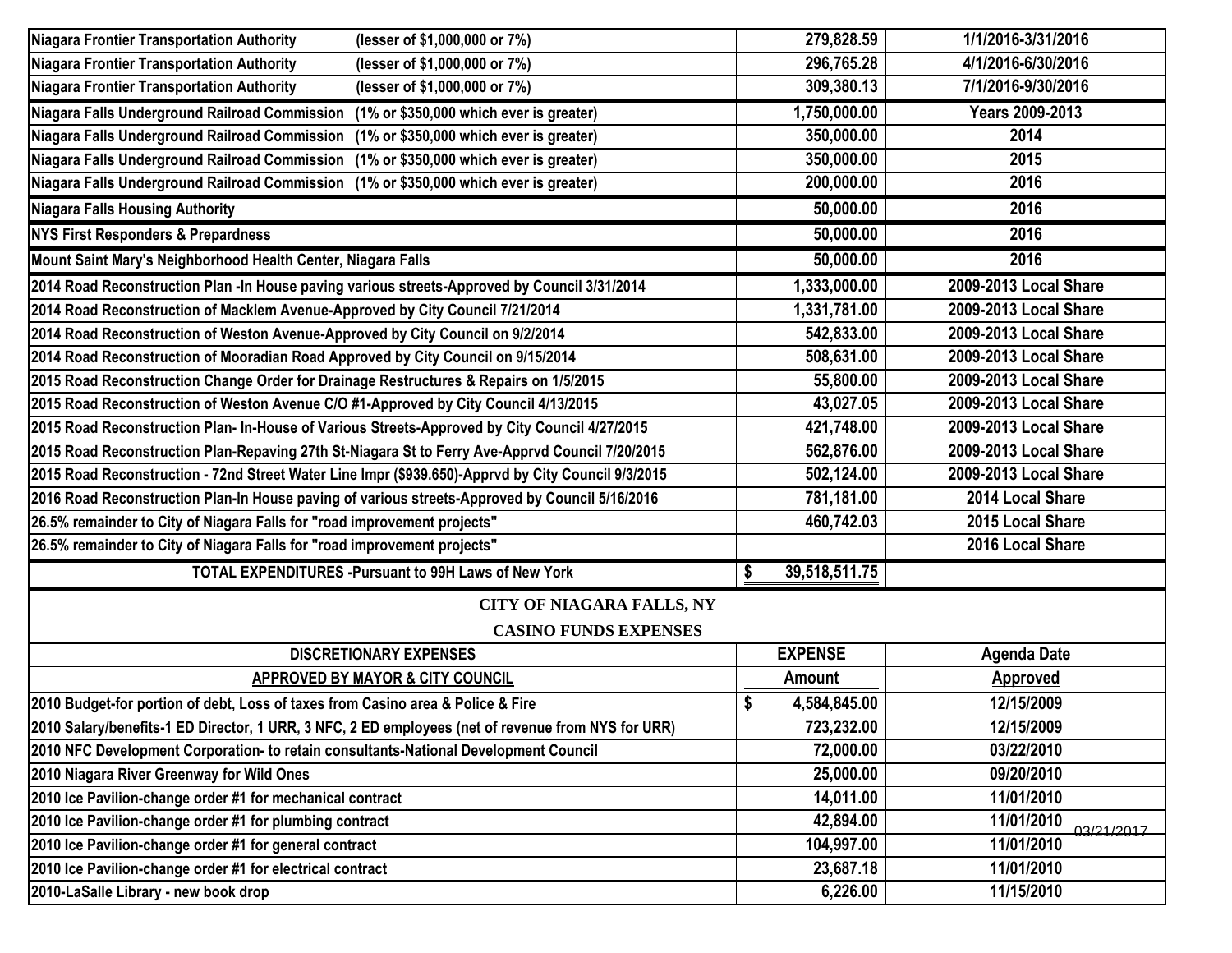| <b>CITY OF NIAGARA FALLS, NY</b>                                                                    |                |                          |  |
|-----------------------------------------------------------------------------------------------------|----------------|--------------------------|--|
| <b>CASINO FUNDS EXPENSES</b>                                                                        |                |                          |  |
| <b>DISCRETIONARY EXPENSES</b>                                                                       | <b>EXPENSE</b> | <b>Agenda Date</b>       |  |
| APPROVED BY MAYOR & CITY COUNCIL                                                                    | Amount         | <b>Approved</b>          |  |
| 2011 CSX Bridge/Rt 104 Lewiston Rd-(original approved \$394,000-209,298.13 not used adj 2016)       | 184,701.87     | 11/29/2010               |  |
| 2011 ZOOM Project                                                                                   | 83,704.00      | 12/13/2010               |  |
| 2011 DPW Street Openings                                                                            | 100,000.00     | 12/13/2010               |  |
| 2011 Hard Rock Concerts                                                                             | 179,500.00     | 12/13/2010               |  |
| 2011 Grant Writer Consultant                                                                        | 30,000.00      | 12/13/2010               |  |
| 2011 Budget-for portion of debt, Loss of taxes from Casino area & Police & Fire, Econ Develop       | 4,953,071.00   | 12/15/2010               |  |
| 2011 Salary/benefits- 1 URR, 3 NFC & 2 ED employees (net of revenue from NYS for URR)               | 539,813.00     | 12/15/2010               |  |
| 2011 ZOOM Project                                                                                   | 180,053.00     | 12/27/2010               |  |
| 2011 NFC Development Corporation Budget                                                             | 5,000.00       | 12/27/2010               |  |
| 2011 LaSalle Library-Elevator & water back flow repairs                                             | 5,000.00       | 02/07/2011               |  |
| 2011 Main St. Library-Fire Alarm System                                                             | 18,295.00      | 02/22/2011               |  |
| 2011 Niagara Military Affairs Council - Air Base (NIMAC)                                            | 40,000.00      | 02/22/2011               |  |
| 2011 Ice Pavilion-change orders # 2 for mechanical, plumbing, electrical & general contractors      | 67,716.24      | 03/07/2011               |  |
| 2011 Legends Basketball Court-Dedication Ceremony & Program                                         | 30,000.00      | 03/07/2011               |  |
| 2011 Pot Hole Killer                                                                                | 69,999.13      | 03/21/2011               |  |
| 2011-Payment-(4) Revitalization Coordinators-Niagara, Pine, Main, Downtown Business Assoc.          | 45,805.00      | 03/21/2011               |  |
| 2011 Bridge Cleaning & Sealing<br>(DOT Contract #5759.66)                                           | 24,461.90      | 04/04/2011               |  |
| 2011 Bridge Joint Replacement<br>(DOT Contract #5759.67)                                            | 56,609.57      | 04/04/2011               |  |
| 2011 Bridget Painting<br>(DOT Contract #5760.18)                                                    | 74,745.47      | 05/02/2011               |  |
| 2010 City's Downtown Parking Study- Desman Associates                                               | 47,330.00      | 05/02/2011               |  |
| 2011 LaSalle Business Assoc-Payment made for "new" Revitalization Coordinator-start June, 2011      | 7,900.00       | 05/02/2011               |  |
| 2011 LaSalle Library-Blinds                                                                         | 5,568.00       | 05/16/2011               |  |
| 2011 Traffic Signal Project (DOT Contract #5755.42) (Original was \$48,000 only needed \$28,385.67) | 28,385.67      | 05/16/2011               |  |
| 2011 Tobby Rotella-NF Blues Festival-West Mall/Old Falls St                                         | 20,000.00      | 05/31/2011               |  |
| 2011 Police Downtown Initiative & Paddy Wagon                                                       | 110,000.00     | 05/31/2011               |  |
| 2011 Holiday Inn Downtown-Economic Development Project                                              | 550,000.00     | 05/31/2011               |  |
| 2011 Bridge Minor Maintenance (DOT Contract #5760.19)                                               | 41,963.18      | 06/13/2011               |  |
| 2011 Main Street Library-Blinds for Local History room                                              | 3,321.00       | 06/13/2011               |  |
| 2011 Demolitions                                                                                    | 700,000.00     | 06/13/2011               |  |
| 2011 DPW In-House-Road Reconstruction                                                               | 1,000,000.00   | 07/11/2011<br>03/21/2017 |  |
| 2011 Pot Hole Zipper                                                                                | 111,000.00     | 07/11/2011               |  |
| 2011 Transfer to NFC Development Corporation for various Economic Development Loans/Grants          | 368,581.00     | 07/11/2011               |  |
| 2011 72nd Street Fire Hall Roof Project                                                             | 89,552.00      | 07/25/2011               |  |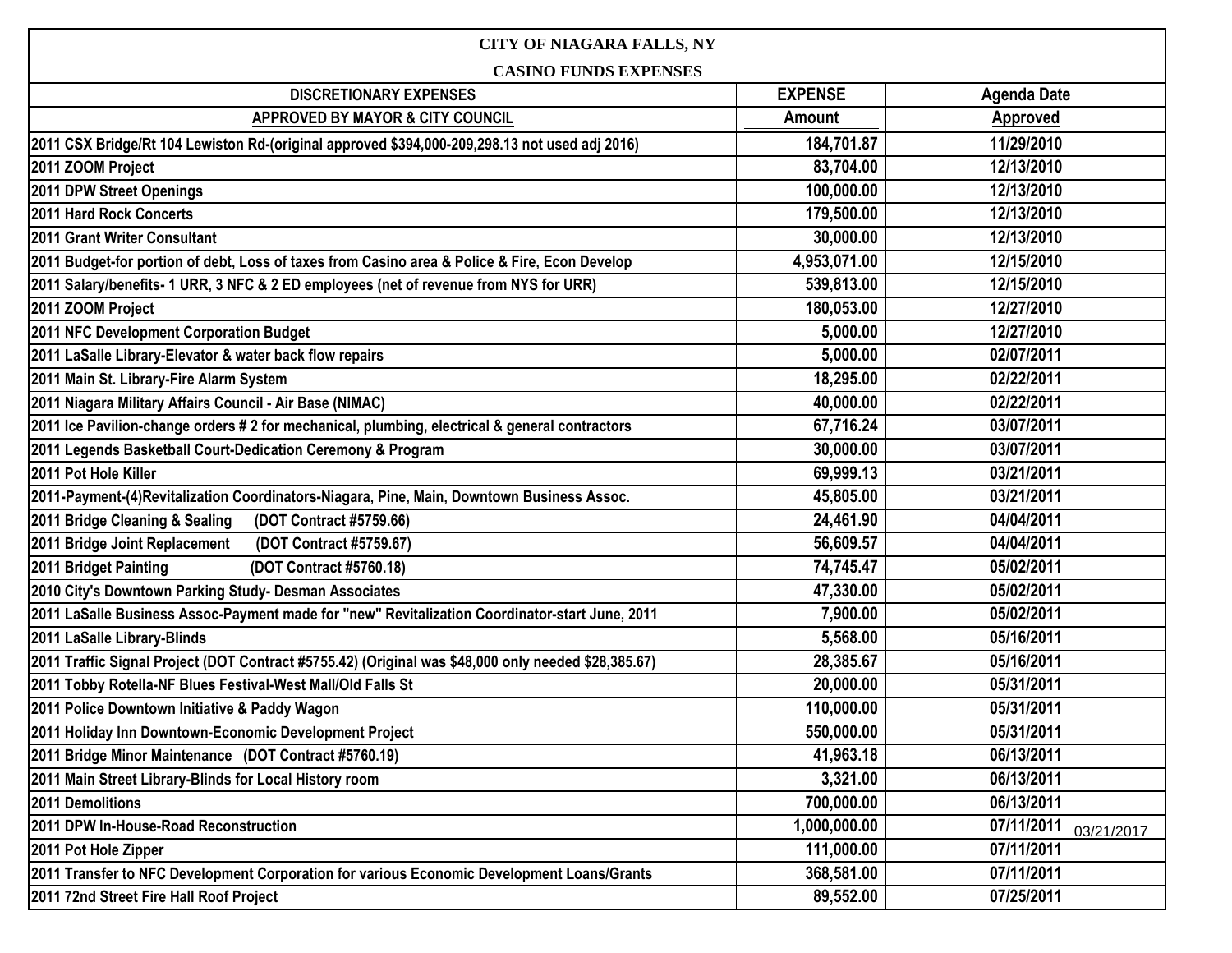| <b>CITY OF NIAGARA FALLS, NY</b>                                                              |                |                          |  |
|-----------------------------------------------------------------------------------------------|----------------|--------------------------|--|
| <b>CASINO FUNDS EXPENSES</b>                                                                  |                |                          |  |
| <b>DISCRETIONARY EXPENSES</b>                                                                 | <b>EXPENSE</b> | <b>Agenda Date</b>       |  |
| APPROVED BY MAYOR & CITY COUNCIL                                                              | Amount         | Approved                 |  |
| 2011 Hard Rock Concert-New Year's Eve                                                         | 50,000.00      | 07/25/2011               |  |
| 2011 LaSalle Library - Windows & Doors 50% NYS Grant Match                                    | 8,325.00       | 09/06/2011               |  |
| 2012 Fire Vehicles-Pumper Truck<br>(Received & paid in year 2012)                             | 320,653.00     | 09/06/2011               |  |
| 2011 Niagara Holiday Market (\$40,000 approved 3/21/2011 plus \$185,000 approved 9/19/2011)   | 225,000.00     | 09/19/2011               |  |
| 2012 Fire Ladder Truck (Received & paid in year 2012)                                         | 650,000.00     | 09/19/2011               |  |
| 2011 New Jerusalem Reporting Center for Boys                                                  | 50,000.00      | 09/19/2011               |  |
| 2011 Sidewalks for South Ave 18th St to 22 St.                                                | 9,216.98       | 09/26/2011               |  |
| 2011 Sidewalks for South Ave 18th St to 22 St. (Forestry Dept. Overtime for project)          | 25,000.00      | 09/26/2011               |  |
| 2011 Main St. Library-Children's Room furniture upholstering                                  | 4,160.00       | 10/17/2011               |  |
| 2011 LaSalle Library Roof Replacement Change Order #1                                         | 2,848.00       | 11/14/2011               |  |
| 2011 LaSalle Library Fire Alarm System Upgrade                                                | 8,868.00       | 11/28/2011               |  |
| 2011 Main St. Library-Heating System                                                          | 2,256.00       | 11/28/2011               |  |
| 2012 Hard Rock Concerts                                                                       | 150,000.00     | 12/12/2011               |  |
| 2012 Budget-for portion of debt, Loss of taxes from Casino area & Police & Fire, Econ Develop | 5,513,542.00   | 12/15/2011               |  |
| 2012 Salary + benefits 1 URR, 3 NFC & 2 EDZ employees (net of revenue from NYS for URR)       | 495,811.00     | 12/15/2011               |  |
| 2012 Grant Writer Consultant                                                                  | 30,000.00      | 12/27/2011               |  |
| 2012 DPW Street Openings                                                                      | 100,000.00     | 01/09/2012               |  |
| 2012 Pine Ave Flashing Light @ Como Restaurant                                                | 80,500.00      | 02/06/2012               |  |
| 2012 Niagara Military Affairs Council                                                         | 40,000.00      | 02/22/2012               |  |
| 2012 & 2013 Pot Hole Killer                                                                   | 140,000.00     | 05/13/2013               |  |
| 2013 Budget-for portion of debt, Loss of taxes from Casino area & Police & Fire, Econ Develop | 5,370,656.00   | 12/15/2012               |  |
| 2013 DPW In-House-Road Reconstruction                                                         | 760,000.00     | 06/24/2013               |  |
| 2013 Emergency Tree Removal Contract-7/19/2013 Storm (May be reimbursed from FEMA)            | 75,000.00      | 07/24/2013               |  |
| 2013 Sidewalk Replacements-Various Locations                                                  | 218,400.00     | 07/24/2013               |  |
| 2013 Drainage Replacement & Repairs-Various Locations                                         | 104,500.00     | 07/24/2013               |  |
| 2013 Niagara Military Affairs Council                                                         | 40,000.00      | 09/16/2013               |  |
| 2013 Fire Administration Building Roof Repair-change order #1                                 | 10,500.00      | 09/16/2013               |  |
| 2013 DPW In-House Sidewalks-Additional funding needed                                         | 15,000.00      | 09/16/2013               |  |
| 2013 DPW-Sal Maglie Stadium Light Tower reconstruction                                        | 20,000.00      | 09/30/2013               |  |
| 2013 DPW & Parks-Department Capital Equipment Requests (see attached list for detail) amended | 1,042,259.00   | 09/30/2013<br>03/21/2017 |  |
| 2013NF Historical Custom House-change order #1                                                | 105,662.00     | 09/30/2013               |  |
| 2013 Police Vehicles & Equipment Requests (see attached list for detail)                      | 593,000.00     | 10/15/2013               |  |
| 2013 Fire Department-Accelerant Sniffer Detector/Meter for Fire Prevention                    | 6,000.00       | 10/15/2013               |  |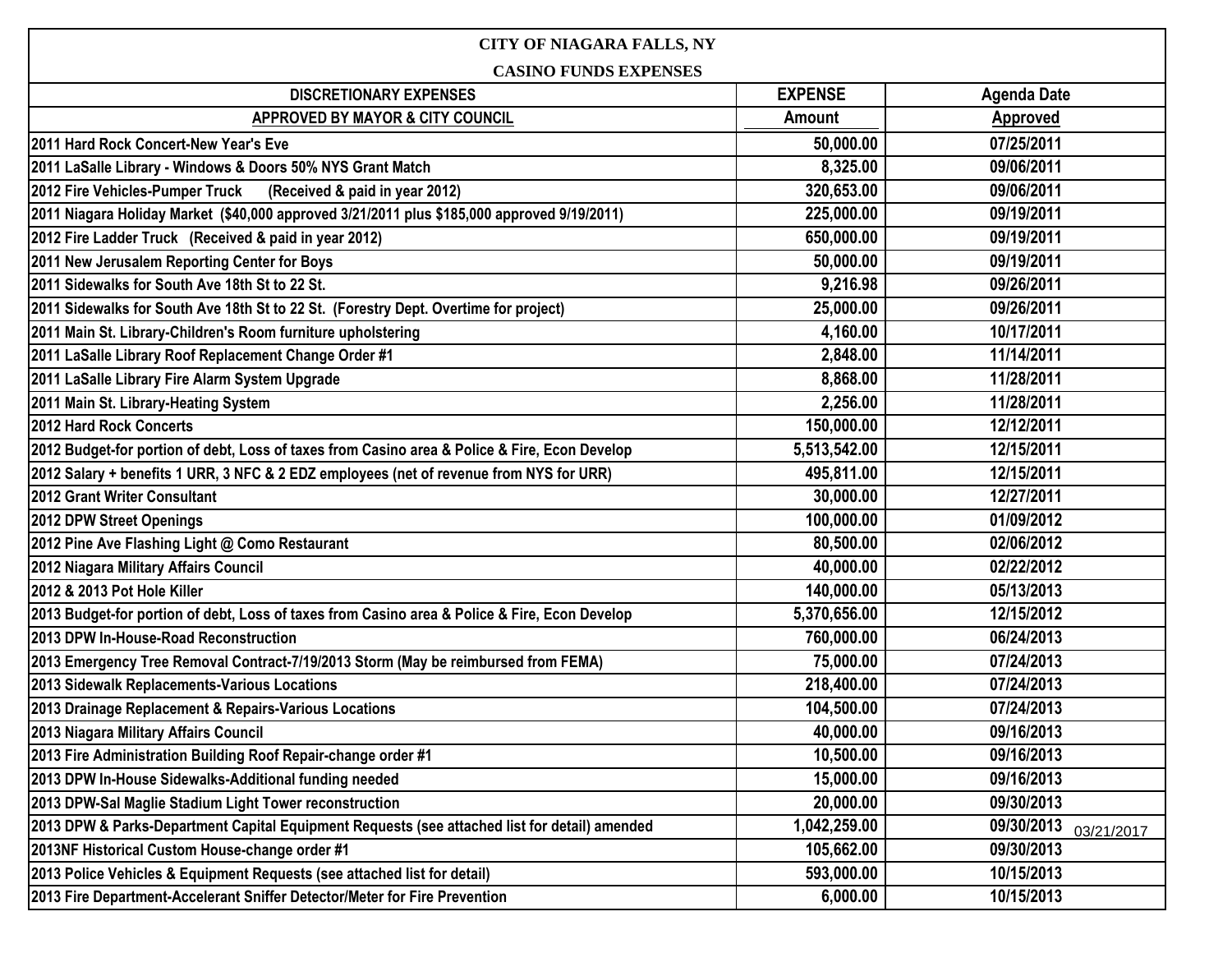| <b>CITY OF NIAGARA FALLS, NY</b>                                                              |                |                          |  |
|-----------------------------------------------------------------------------------------------|----------------|--------------------------|--|
| <b>CASINO FUNDS EXPENSES</b>                                                                  |                |                          |  |
| <b>DISCRETIONARY EXPENSES</b>                                                                 | <b>EXPENSE</b> | <b>Agenda Date</b>       |  |
| APPROVED BY MAYOR & CITY COUNCIL                                                              | Amount         | <b>Approved</b>          |  |
| 2013 Emergency Demolition Funding                                                             | 250,000.00     | 10/15/2013               |  |
| 2013 Fire Department-72nd Street Mold Testing                                                 | 1,400.00       | 10/28/2013               |  |
| 2013 IT Department-City Wide Computer Equipment/Software Needs                                | 300,000.00     | 11/12/2013               |  |
| 2013 Fire Department-72nd Street Fire House repairs                                           | 15,000.00      | 11/12/2013               |  |
| 2013 City Parking Lot next to Wrobel Towers-2 Light Pole replacements                         | 90,000.00      | 11/12/2013               |  |
| 2013 Ice Pavilion-Fire Alarm System                                                           | 30,645.00      | 11/25/2013               |  |
| 2013 Fire Department-CO2 Detectors                                                            | 4,899.00       | 11/25/2013               |  |
| 2013 NFC Development Corp. Operational Budget                                                 | 93,531.00      | 12/09/2013               |  |
| 2014 Budget-for portion of debt, Loss of taxes from Casino area & Police & Fire, Econ Develop | 5,228,500.00   | 12/15/2013               |  |
| 2014 Budget appropriation-ZOOM Team (approval is the 2014 Budget adoption date)               | 196,000.00     | 12/15/2013               |  |
| 2014 Budget appropriation-Grant Writer Consultant (approval is the 2014 Budget adoption date) | 35,000.00      | 12/15/2013               |  |
| 2014 Budget appropriation-Police Ranger Program (approval is the 2014 Budget adoption date)   | 30,000.00      | 12/15/2013               |  |
| 2014 City Wide Tree Removal/Replacement Program                                               | 92,495.00      | 01/21/2014               |  |
| 2014 Budget appropriation-Engineering Consultants on an "as needed" basis                     | 94,000.00      | 01/21/2014               |  |
| 2014 Train Station Phase III (80% Reimbursable)                                               | 350,000.00     | 01/21/2014               |  |
| 2014 Street Construction-Cold Patch                                                           | 90,000.00      | 01/21/2014               |  |
| 2014 Fire Department-Small Equipment                                                          | 11,907.00      | 02/03/2014               |  |
| 2014 Fire Administration Building                                                             | 33,899.00      | 02/03/2014               |  |
| 2014 New Jerusalem Center (extended for year 2015)                                            | 40,000.00      | 02/03/2014               |  |
| 2014 Ice Pavilion Phase IV - Consultant for existing locker rooms                             | 94,500.00      | 02/19/2014               |  |
| 2014 Police Department Computers                                                              | 42,250.00      | 02/19/2014               |  |
| 2014 Police Department - Miscellaneous equipment                                              | 40,100.00      | 02/19/2014               |  |
| 2014 Fire Department-Thermal Imaging Cameras                                                  | 34,644.00      | 02/19/2014               |  |
| 2014 Community Development Demolitions                                                        | 366,822.00     | 02/19/2014               |  |
| 2014 Pot Hole Killer-rental of equipment                                                      | 105,000.00     | 03/03/2014               |  |
| 2014 Police Equipment-Narcotics Division                                                      | 341,266.00     | 03/03/2014               |  |
| 2014 LaSalle Facility-update all electrical fixtures that are outdated                        | 2,494.00       | 03/03/2014               |  |
| 2014 Carnegie Bldg.-Ceiling replacement                                                       | 7,688.00       | 03/03/2014               |  |
| 2014 Police Criminal Intelligence Department Equipment                                        | 63,350.00      | 03/17/2014               |  |
| 2014 Code Enforcement-9 Ford Escapes for Department (purchase)                                | 210,595.00     | 03/17/2014<br>03/21/2017 |  |
| 2014 Niagara Falls Memorial Center-Stroke Unit Renovations                                    | 250,000.00     | 03/17/2014               |  |
| 2014 Highland Community Revitalization Committee Job Training-Isaiah 61 Project               | 10,000.00      | 03/17/2014               |  |
| 2014 ZOOM additional temporary staff needed for season (wages plus fringe)                    | 14,641.00      | 03/17/2014               |  |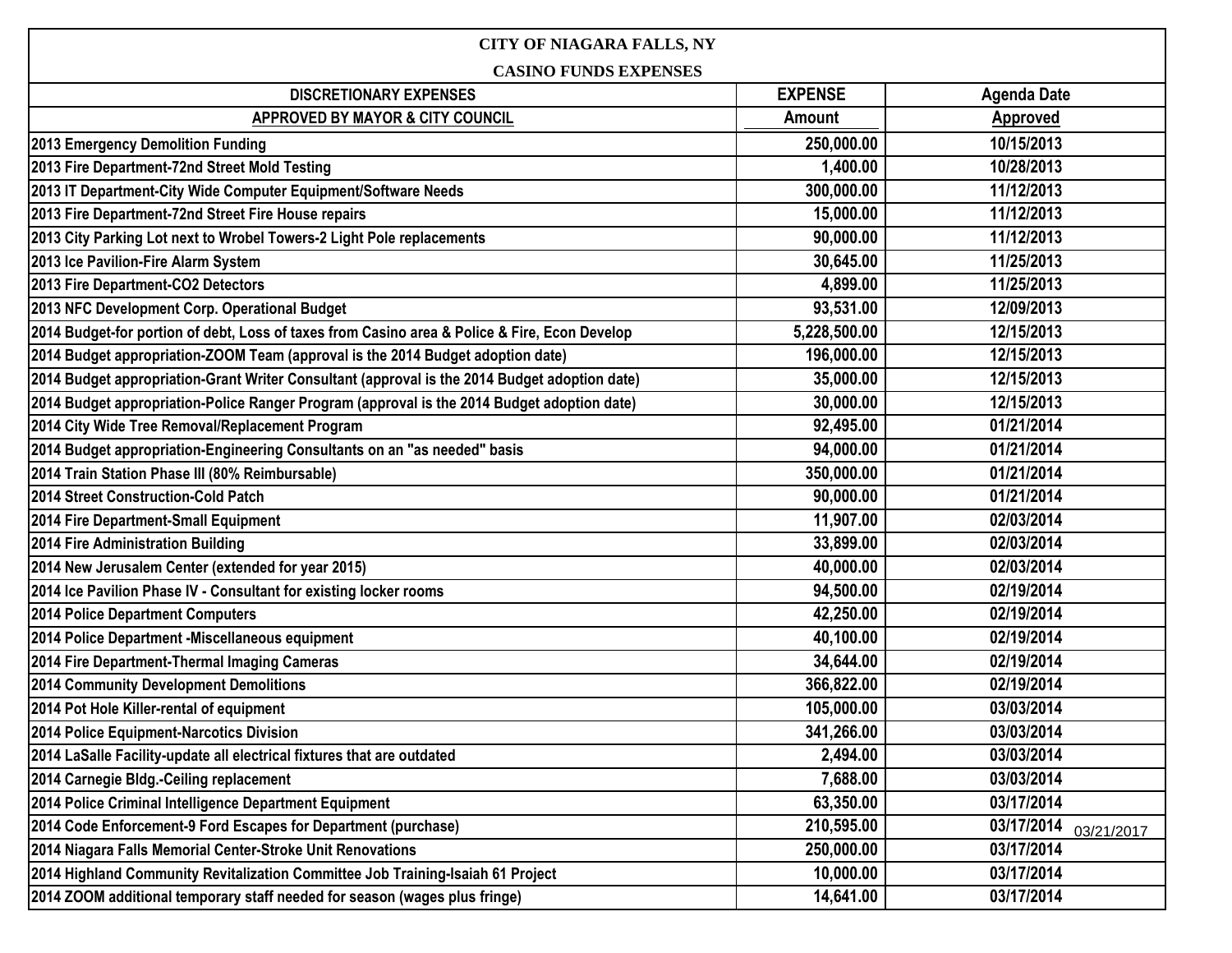| <b>CITY OF NIAGARA FALLS, NY</b>                                                                  |                |                          |  |
|---------------------------------------------------------------------------------------------------|----------------|--------------------------|--|
| <b>CASINO FUNDS EXPENSES</b>                                                                      |                |                          |  |
| <b>DISCRETIONARY EXPENSES</b>                                                                     | <b>EXPENSE</b> | <b>Agenda Date</b>       |  |
| APPROVED BY MAYOR & CITY COUNCIL                                                                  | Amount         | Approved                 |  |
| 2014 Police Safe Neighborhood Patrols (S.N.A.P.)                                                  | 135,450.00     | 03/31/2014               |  |
| 2014 DPW In-House Road Reconstruction-Materials                                                   | 500,000.00     | 03/31/2014               |  |
| 2014 DPW Road Reconstruction/Openings-add'I materials for Zipper Machine                          | 185,000.00     | 03/31/2014               |  |
| 2014 Clean Neighborhood Team-add'l Temporary Staff needed                                         | 75,355.00      | 03/31/2014               |  |
| 2014 DPW Seasonal Road Crew staff                                                                 | 150,617.00     | 03/31/2014               |  |
| 2014 Police Traffic/Communications Department Equipment                                           | 105,300.00     | 03/31/2014               |  |
| 2014 DPW-City wide sidewalk replacement program                                                   | 400,000.00     | 03/31/2014               |  |
| 2014 Fire Department-Small Equipment                                                              | 19,581.00      | 03/31/2014               |  |
| 2014 Fire Hall-10th Street Flooring                                                               | 9,500.00       | 03/31/2014               |  |
| 2014 New Parking Lot at Griffon Boat Launch                                                       | 132,700.00     | 03/31/2014               |  |
| 2014 Consultant for Downtown Parking Plan                                                         | 65,100.00      | 03/31/2014               |  |
| 2014 Train Station Phase III (80% Reimbursable)                                                   | 4,480,000.00   | 04/14/2014               |  |
| 2014 Niagara Military Affairs Council                                                             | 40,000.00      | 04/14/2014               |  |
| 2014 Police-Administration Equipment                                                              | 88,950.00      | 04/14/2014               |  |
| 2014 Downtown Landscaping for Medians & Traffic Circle                                            | 57,397.00      | 04/14/2014               |  |
| 2014 NYS Brownfield Opportunity Area Grant for Buffalo Ave. Industrial Corridor-Matching funds    | 44,848.00      | 04/14/2014               |  |
| 2014 Buffalo Niagara Enterprise Membership                                                        | 50,000.00      | 04/14/2014               |  |
| 2014 Bright fields Construct Playground Equipment @ former Center Court playground                | 250,000.00     | 04/14/2014               |  |
| 2014 Police-additional overtime during summer tourism season                                      | 26,913.00      | 04/28/2014               |  |
| 2014 Library door replacement (add'I funds needed over approved grant)                            | 2,100.00       | 04/28/2014               |  |
| 2014 Parking Ramp-Fire Protection System Improvements                                             | 25,500.00      | 04/28/2014               |  |
| 2014 Ice Pavilion Phase IV - Construction for renovations on "old" locker rooms (partial expense) | 300,000.00     | 04/28/2014               |  |
| 2014 NCCC Culinary Project - additional costs owed by City (not reimbursed by USA Niagara)        | 278,290.00     | 04/28/2014               |  |
| 2014 Garbage totes & Recycling totes (original amount was \$2,124,449 only spent=)                | 2,062,058.13   | 04/28/2014               |  |
| 2014 Drainage Structure Replacement/Repairs                                                       | 226,850.00     | 04/28/2014               |  |
| 2014 Fire Rescue Apparatus Truck                                                                  | 600,619.00     | 04/28/2014               |  |
| 2014 Fire Hall-#8 Hyde Pk & #9 Boiler-New Door replacements                                       | 6,890.00       | 05/12/2014               |  |
| 2014 Fire Hall #8-New Generator                                                                   | 2,784.00       | 05/12/2014               |  |
| 2014 City Wide Tree Removal/Replacement Program (add'I funds needed)                              | 100,000.00     | 05/12/2014               |  |
| 2014 Whirlpool Little League-Capital Improvements at Deveau Woods State Park (orig \$10,000)      | 9,246.90       | 05/12/2014<br>03/21/2017 |  |
| 2014 Hyde Park Golf Course Club House Roof                                                        | 250,000.00     | 05/27/2014               |  |
| 2014 Fire Buildings-Diesel exhaust system                                                         | 29,060.00      | 05/27/2014               |  |
| 2014 DPW "SWEET" Program Pilot Plan-(temporary & operational costs)                               | 58,558.00      | 05/27/2014               |  |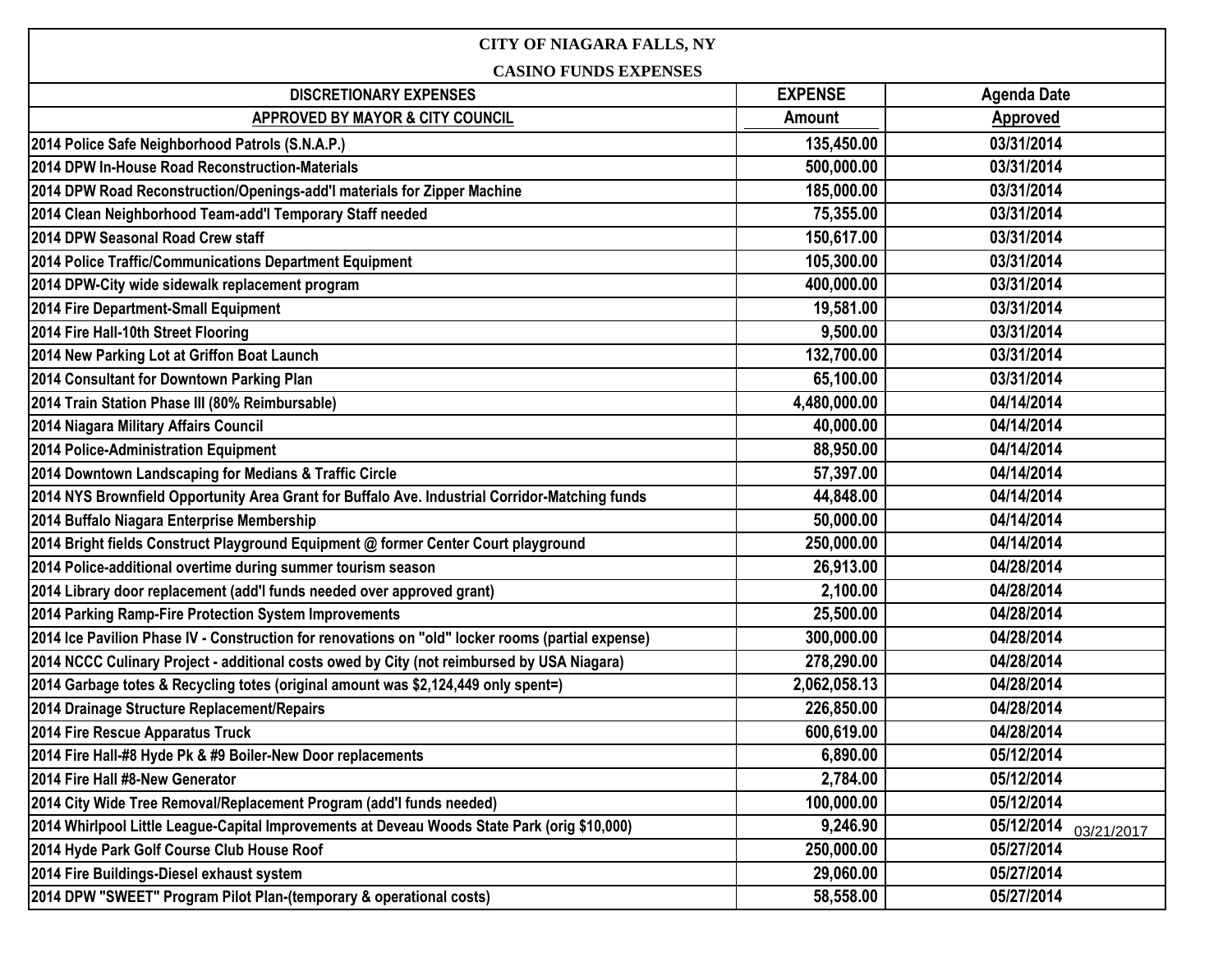## **CITY OF NIAGARA FALLS, NY**

**CASINO FUNDS EXPENSES**

| CASINU FUNDS EAPENSES                                                                                  |                |                                   |  |
|--------------------------------------------------------------------------------------------------------|----------------|-----------------------------------|--|
| <b>DISCRETIONARY EXPENSES</b>                                                                          | <b>EXPENSE</b> | <b>Agenda Date</b>                |  |
| <b>APPROVED BY MAYOR &amp; CITY COUNCIL</b>                                                            | <b>Amount</b>  | <b>Approved</b>                   |  |
| 2014 Inter-Municipal Agreement with Niagara County for Parking Lot (Portage & 11th St) City Share      | 84,000.00      | 05/27/2014                        |  |
| 2014 Buffalo Avenue Streetscaping-NYS DOT (City's Match to be reimbursed with Greenway funds)          | 100,000.00     | 06/09/2014                        |  |
| 2014 Highland Ave. Park-Environmental Protection Fund Grant (City's Match)                             | 300,000.00     | 06/09/2014                        |  |
| 2014 LaSalle Library-Energy efficient side door (50% Grant Match)                                      | 10,000.00      | 06/23/2014                        |  |
| 2014 Tree Stump Removal Plan                                                                           | 59,257.00      | 06/23/2014                        |  |
| 2014 Used Fire Ladder Truck                                                                            | 40,000.00      | 06/23/2014                        |  |
| 2014 Community Missions-funding for Crisis and Kitchen Programs                                        | 150,000.00     | 07/07/2014                        |  |
| 2014 Resurfacing of Parking Lot #5 Cleveland & Niagara Avenues                                         | 172,340.00     | 07/07/2014                        |  |
| 2014 Carnegie Bldg.-Roof Replacement                                                                   | 659,810.00     | 07/07/2014                        |  |
| 2014 DPW Equipment-2 single axle trucks & 1 tandem truck                                               | 551,600.00     | 07/14/2014-Special Council Mtg    |  |
| 2014 Consultant for Ice Pavilion Ice Redox project (Construction Admin/Design)                         | 175,000.00     | 07/21/2014                        |  |
| 2014 Fire Hall-New Garage Door Opener for 320 Hyde Park Blvd.                                          | 1,830.00       | 07/21/2014                        |  |
| 2014 Police-New vehicles: Animal Control, Marked & Unmarked                                            | 332,100.00     | 07/21/2014                        |  |
| 2014 Parks-New AED Defibrillator & Portable Public Access System                                       | 2,636.00       | 07/21/2014                        |  |
| 2014 Fire Hall - 11th and Ontario Ave. Building Repairs                                                | 42,550.00      | 07/21/2014                        |  |
| 2014 Demolitions (City & Community Development)                                                        | 1,000,000.00   | 07/21/2014                        |  |
| 2014 Fire Vehicle - New Mechanical Truck                                                               | 41,813.00      | 08/14/2014                        |  |
| 2014 City Hall Parking Lot (reconstruction & resurfacing)                                              | 468,720.00     | 8/14/2014-Special Council Mtg     |  |
| 2014 Police & Fire E911 Equipment                                                                      | 13,456.00      | 09/15/2014                        |  |
| 2014 Fire Halls Equipment                                                                              | 26,400.00      | 09/15/2014                        |  |
| 2014 Isaiah 61 Project 3721 Highland Avenue Fire Hall Renovation                                       | 500,000.00     | 09/15/2014                        |  |
| 2014 USA Niagara Payment-for the Conference Center                                                     | 1,500,000.00   | 09/29/2014-Per Contract           |  |
| 2014 Change Order Carnegie Bldg.                                                                       | 4,204.00       | 11/24/2014                        |  |
| 2015 Budget-for portion of debt, Loss of taxes from Casino area & Property Tax Relief                  | 4,912,051.00   | 12/15/2014 (budget adoption date) |  |
| 2015 Budget-for portion of the Planning/Economic Develop. Employee-Wages+Benefits                      | 191,461.00     | 12/15/2014 (budget adoption date) |  |
| 2015 Budget-for portion of the Planning/Econ. Develop. Director of Business Develop. 1/2 yr.           | 53,220.00      | 12/15/2014 (budget adoption date) |  |
| 2015 Stipend for Acting Economic Development Director (A.8020.4720)                                    | 12,645.00      | 12/15/2014 (budget adoption date) |  |
| 2015 Budget-for Grant Writer (A.8020.4720.0451.000)                                                    | 35,000.00      | 12/15/2014 (budget adoption date) |  |
| 2015 Budget-for NF Police Ranger Program Temporary Personnel (A.3120.2720.0130.000)                    | 35,000.00      | 12/15/2014 (budget adoption date) |  |
| 2015 Budget-for a portion of the DPW Street Construction Budget (A.5110.0200.)                         | 436,029.00     | 12/15/2014 (budget adoption date) |  |
| 2015 Budget-for the SPCA Contract (A.3510.0000.0449.599)                                               | 198,000.00     | 12/15/2014 (budget adoption date) |  |
| 2015 Budget-for the Water Hydrant Service Agreement with the NF Water Authority (A.3410.3030.0449.599) | 215,000.00     | 12/15/2014 (budget adoption date) |  |
| 2015 Budget-for the Security Guards at the Parking Ramp (CR.1720.2570.0449.004)                        | 92,400.00      | 12/15/2014 (budget adoption date) |  |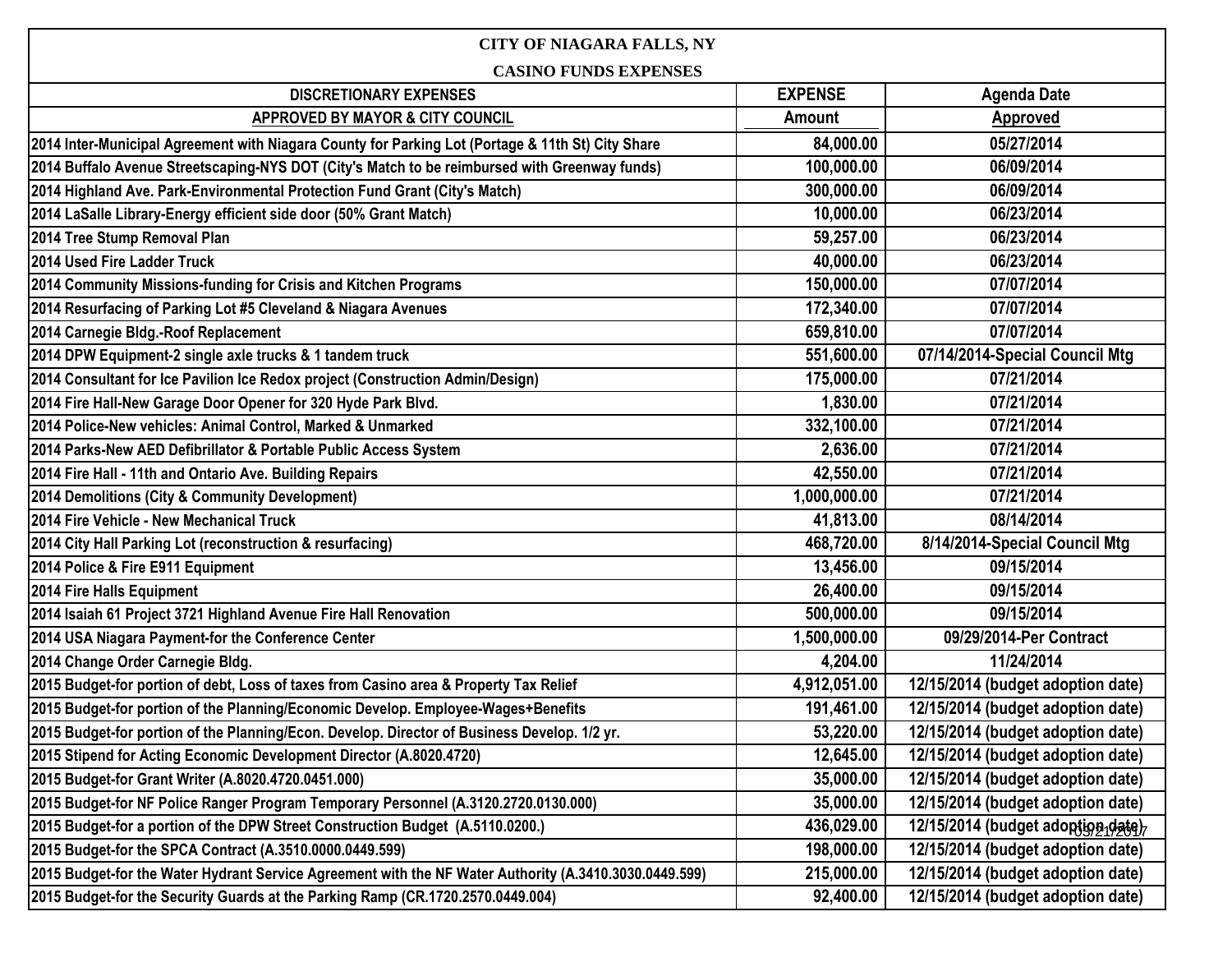| <b>CITY OF NIAGARA FALLS, NY</b>                                                             |                |                                   |  |
|----------------------------------------------------------------------------------------------|----------------|-----------------------------------|--|
| <b>CASINO FUNDS EXPENSES</b>                                                                 |                |                                   |  |
| <b>DISCRETIONARY EXPENSES</b>                                                                | <b>EXPENSE</b> | <b>Agenda Date</b>                |  |
| APPROVED BY MAYOR & CITY COUNCIL                                                             | Amount         | Approved                          |  |
| 2015 Budget-for the Entire Plaza Mall Maintenance Budget (A.7130.0200.)                      | 192,443.00     | 12/15/2014 (budget adoption date) |  |
| 2015 Budget-for the Power Coalition Agreement (A.6335.0000.0449.599)                         | 16,446.00      | 12/15/2014 (budget adoption date) |  |
| 2015 Budget-for a portion of the Police Patrol Overtime Budget (A.3120.2700.0140.000)        | 200,000.00     | 12/15/2014 (budget adoption date) |  |
| 2015 Zipper Material                                                                         | 90,000.00      | 12/22/2014                        |  |
| 2015 Police-purchase of Body Cameras for all Police Department                               | 22,500.00      | 12/22/2014                        |  |
| 2015 Sweet Team Coordination Position (Wages + Benefits)                                     | 43,513.00      | 01/20/2015                        |  |
| 2015 Engineering Firm to assist with Capital Projects                                        | 94,000.00      | 02/02/2015                        |  |
| 2015 City Skate Park - Design Phase only                                                     | 9,000.00       | 03/02/2015                        |  |
| 2015 Traffic Signals-electrical relocation at Thirst St. & Rainbow Blvd.                     | 14,460.00      | 03/02/2015                        |  |
| 2015 Traffic Signals-electrical relocation at Thirst St. & Rainbow Blvd.                     | 11,136.00      | 03/02/2015                        |  |
| 2015 DPW Administrative Bldg.-New Boiler replacement                                         | 9,100.00       | 03/02/2015                        |  |
| 2015 Pot Hole Killer                                                                         | 70,000.00      | 03/16/2015                        |  |
| 2015 Zipper Material-(Originally approved \$110,000 less \$15,000 for sidewalks on 11/16/15) | 95,000.00      | 03/16/2015                        |  |
| 2015 ZOOM Team (entire budget)                                                               | 163,800.00     | 03/16/2015                        |  |
| 2015 SWEET Team (Operating Budget only)                                                      | 21,235.00      | 03/30/2015                        |  |
| 2015 Aquarium of Niagara Grant                                                               | 150,000.00     | 03/30/2015                        |  |
| 2015 City Wide Sidewalk replacements at various locations                                    | 235,400.00     | 04/13/2015                        |  |
| 2015 Traffic Engineering Budget-Temporary Help                                               | 6,459.00       | 04/13/2015                        |  |
| 2015 Street Construction Paving Budget-Temporary Help                                        | 64,590.00      | 04/13/2015                        |  |
| 2015 Street Construction Zipper & Seal Budget-Temporary Help                                 | 115,580.00     | 04/13/2015                        |  |
| 2015 Hyde Park Budget-Temporary Help                                                         | 41,338.00      | 04/13/2015                        |  |
| 2015 Small Parks Budget-Temporary Help                                                       | 41,338.00      | 04/13/2015                        |  |
| 2015 Rainbow Mall/Culinary Budget-Temporary Help                                             | 45,363.00      | 04/13/2015                        |  |
| 2015 Sal Maglie Stadium Budget-Temporary Help                                                | 33,587.00      | 04/13/2015                        |  |
| 2015 Clean Neighborhood Team Budget-Temporary Help (non Community Development funded)        | 53,825.00      | 04/13/2015                        |  |
| 2015 Golf Course-Temporary Help                                                              | 41,984.00      | 04/13/2015                        |  |
| 2015 Drainage Structure Replacement & Repair                                                 | 332,226.00     | 04/13/2015                        |  |
| 2015 City Wide Streetscape                                                                   | 52,374.00      | 04/27/2015                        |  |
| 2015 Centennial Circle Grant Match                                                           | 50,000.00      | 04/27/2015                        |  |
| 2015 91st Swimming Pool Repairs                                                              | 22,000.00      | 04/27/2015<br>03/21/2017          |  |
| 2015 In-House Paving Program - various roads                                                 | 1,078,252.00   | 04/27/2015                        |  |
| 2015 NIMAC - Niagara Military Affairs Council - Air Base                                     | 40,000.00      | 04/27/2015                        |  |
| 2015 Painting of Porter Ave. Bridge over CSX Railroad add'l funds for DOT PIN 5760.18        | 2,400.00       | 04/27/2015                        |  |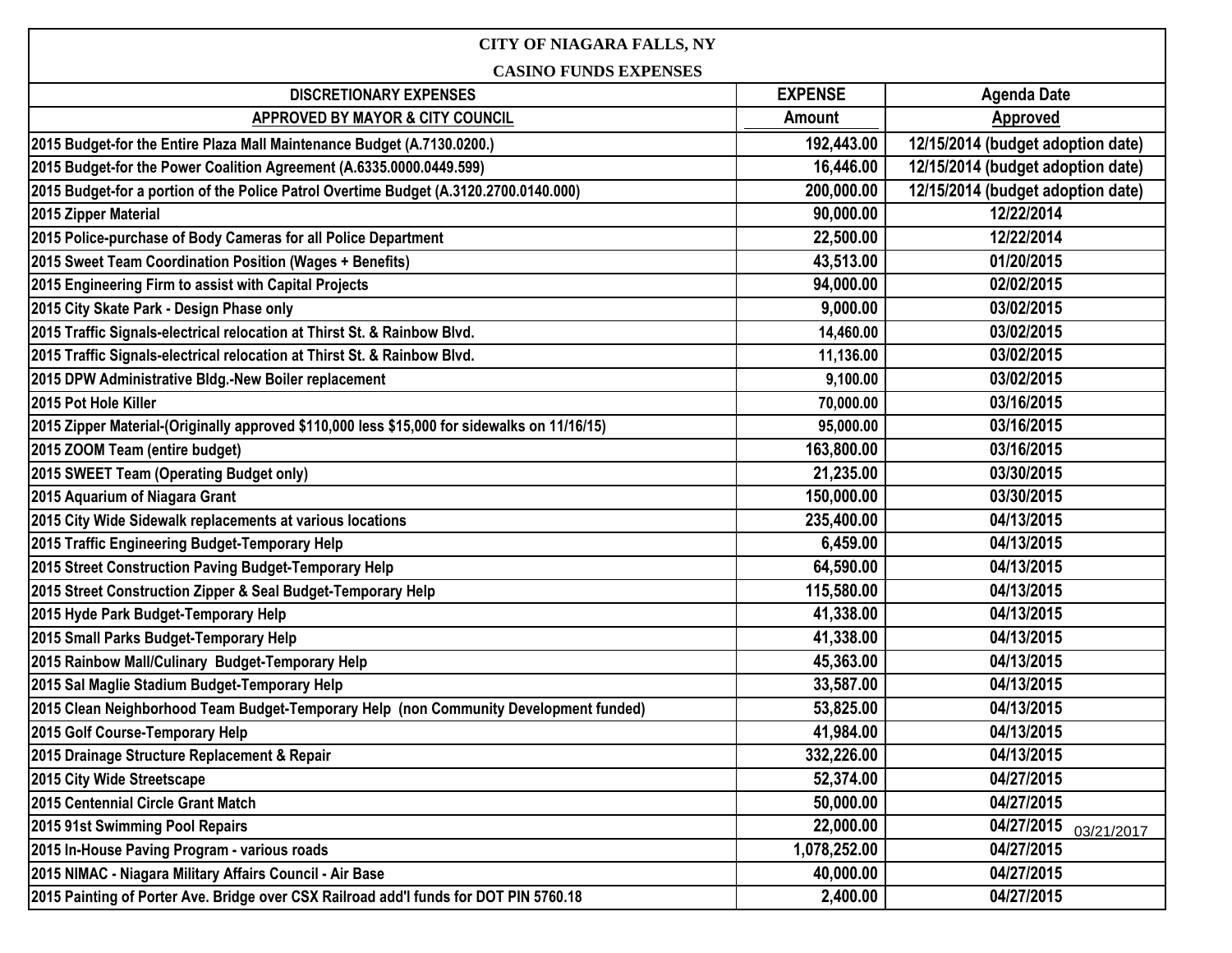| <b>CITY OF NIAGARA FALLS, NY</b>                                                                   |                |                                   |  |
|----------------------------------------------------------------------------------------------------|----------------|-----------------------------------|--|
| <b>CASINO FUNDS EXPENSES</b>                                                                       |                |                                   |  |
| <b>DISCRETIONARY EXPENSES</b>                                                                      | <b>EXPENSE</b> | <b>Agenda Date</b>                |  |
| APPROVED BY MAYOR & CITY COUNCIL                                                                   | Amount         | <b>Approved</b>                   |  |
| 2015 NFC Development Corporation Grants/Loans                                                      | 670,000.00     | 05/11/2015                        |  |
| 2015 NFC Development Corporation Operating Budget Expenditures                                     | 26,678.00      | 05/11/2015                        |  |
| 2015 Increase in SPCA Contract                                                                     | 25,127.00      | 05/26/2015                        |  |
| 2015 E911 System Replacement for out of date equipment & warranty                                  | 226,566.00     | 05/26/2015                        |  |
| 2015 Demolition & Emergency Board-up funds                                                         | 500,000.00     | 06/08/2015                        |  |
| 2015 C/O #1 2014 Yarussi Municipal Resurfacing Project                                             | 94,880.00      | 06/08/2015                        |  |
| 2015 C/O #1 ADA Compliance Project Consulting Service Agreement                                    | 170,000.00     | 06/22/2015                        |  |
| 2015 Bridge Station Fire Hall rooftop replacement-11st & Ontario Avenue                            | 7,445.00       | 07/20/2015                        |  |
| 2015 Purchase of 3625 Highland Avenue property                                                     | 165,000.00     | 07/20/2015                        |  |
| 2015 Buffalo Niagara Enterprise membership                                                         | 50,000.00      | 07/20/2015                        |  |
| 2015 72nd Street Water Line Improvements (total appropriated \$939,650) see roads above            | 174,276.00     | 09/03/2015                        |  |
| 2015 City Hall Air Conditioner Chiller Unit                                                        | 27,100.00      | 09/03/2015                        |  |
| 2015 Tree Replacement Program - Overtime for City workers                                          | 8,558.00       | 10/05/2015                        |  |
| 2015 Tree Replacement Program - Purchase of the new trees                                          | 19,655.00      | 10/05/2015                        |  |
| 2015 New Roof for Firehouse #3 Ontario Avenue                                                      | 122,200.00     | 10/05/2015                        |  |
| 2015 Police Dept.-Purchase of 6 new Police Cars                                                    | 242,938.00     | 10/19/2015                        |  |
| 2015 72nd Street Water Line) add'I needed (total appropriated \$939,650) see 9/30/15 & Roads above | 263,250.00     | 10/19/2015                        |  |
| 2015 Tree Removal Services                                                                         | 126,904.00     | 11/16/2015                        |  |
| 2015 Sidewalks (add'I funding needed tranferred from Zipper materials approved on 3/16/15 above)   | 15,000.00      | 11/16/2015                        |  |
| 2016 Budget-for portion of debt, Loss of tax revenue from Casino                                   | 4,182,738.00   | 11/17/2015 (budget adoption date) |  |
| 2016 Budget-for portion of the Planning/Economic Develop., Police, SPCA, DPW                       | 7,845,293.00   | 11/17/2015 (budget adoption date) |  |
| 2015 USA Niagara Payment-for the Conference Center                                                 | 1,500,000.00   | 11/17/2015-Per Contract           |  |
| 2015 New Phone System for all City Buildings                                                       | 160,730.00     | 12/14/2015                        |  |
| 2015 Additional funds for the Road Reconstruction 2014/15 Years                                    | 55,000.00      | 12/14/2015                        |  |
| 2015/2016 Temporary help needed for 100 Tree Replacements (\$7,000 + FICA)                         | 7,536.00       | 12/14/2015                        |  |
| 2016 5 Police Vehicles                                                                             | 180,500.00     | 01/11/2016                        |  |
| 2016 Police License Plate Readers                                                                  | 33,000.00      | 01/25/2016                        |  |
| 2016 Parking Meter Project                                                                         | 445,440.00     | 03/07/2016                        |  |
| 2016 Purchase & Installation of Network & Server Equipment (Original \$138,059 less \$253.05)      | 137,805.95     | 03/07/2016                        |  |
| 2016 Drainage Structure replacements                                                               | 170,852.00     | 04/18/2016<br>03/21/2017          |  |
| 2016 3625 Highland Avenue                                                                          | 12,780.00      | 04/18/2016                        |  |
| 2016 Consultant for NYSDOT Local Preventative Bridge Program-Wash & Seal (City Matching Funds)     | 20,000.00      | 04/18/2016                        |  |
| 2016 Niagara Military Affairs Council                                                              | 30,000.00      | 05/02/2016                        |  |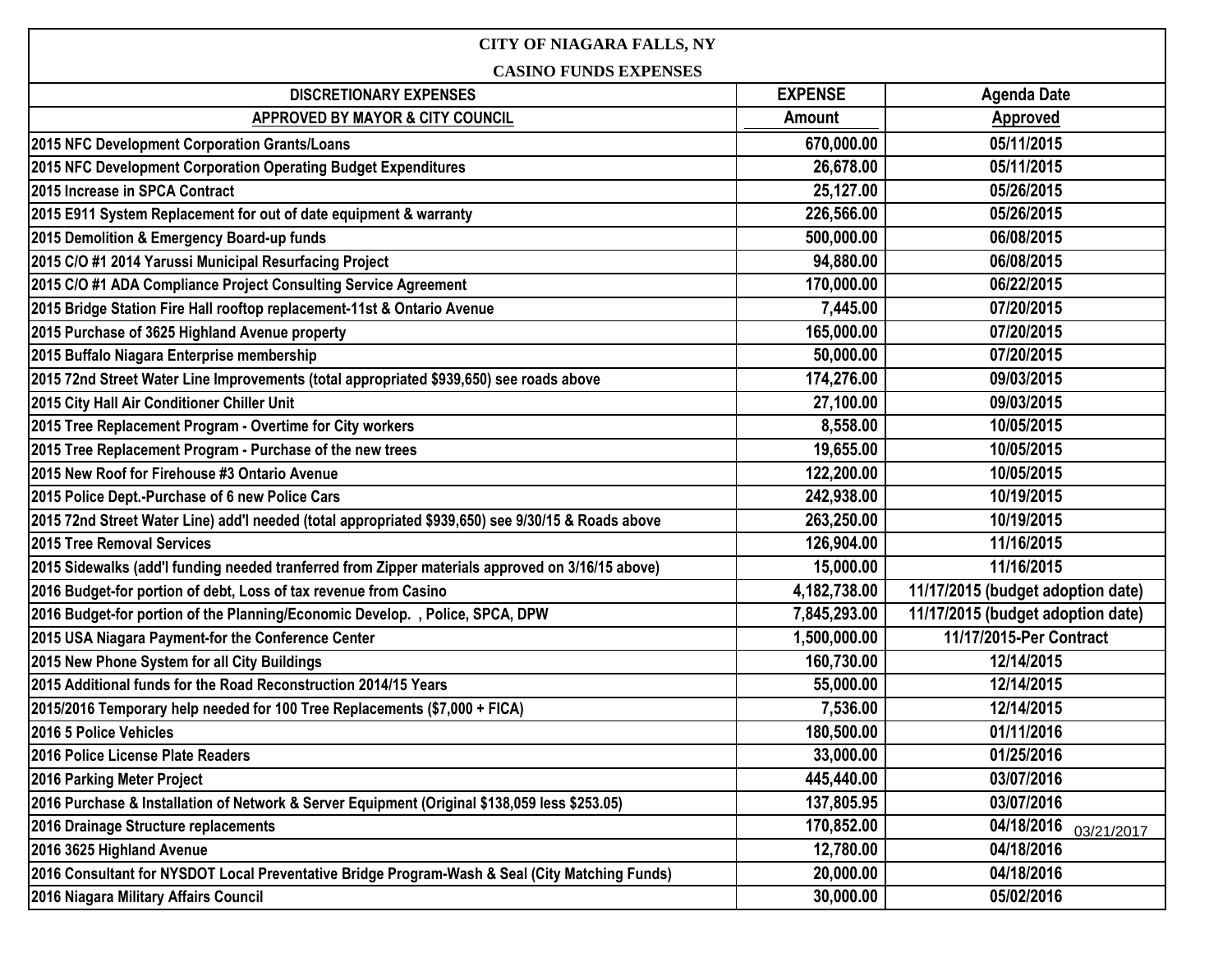| CITY OF NIAGARA FALLS, NY                                                                          |                |                           |  |
|----------------------------------------------------------------------------------------------------|----------------|---------------------------|--|
| <b>CASINO FUNDS EXPENSES</b>                                                                       |                |                           |  |
| <b>DISCRETIONARY EXPENSES</b>                                                                      | <b>EXPENSE</b> | <b>Agenda Date</b>        |  |
| APPROVED BY MAYOR & CITY COUNCIL                                                                   | <b>Amount</b>  | <b>Approved</b>           |  |
| 2016 City Wide Streetscape                                                                         | 48,520.00      | 05/16/2016                |  |
| 2016 DPW In-House Street Paving (total is \$1,163,735 see Road funding as part of 99h for balance) | 382,554.00     | 05/16/2016                |  |
| 2016 D'Amelio Park Labor/Installation costs of Playground Equipment                                | 56,319.00      | 05/16/2016                |  |
| 2016 NFC Development Corporation                                                                   | 95,000.00      | 05/16/2016                |  |
| 2016 3625 Highland Avenue Roof Stabilization Project                                               | 93,352.00      | 06/13/2016                |  |
| 2016 D'Amelio Park Purchase of the Park Playground Equipment                                       | 98,681.00      | 06/13/2016                |  |
| 2016 Change Order #1 Macklem Avenue (original \$16,150 less \$1,808)                               | 14,342.00      | 06/13/2016                |  |
| 2016 Buffalo Niagara Partnership Membership                                                        | 50,000.00      | 06/27/2016                |  |
| 2016 Clean Neighborhood Team additional Temporary Help (\$40,000 + fringe)                         | 43,060.00      | 06/27/2016                |  |
| 2016 Final Phase of Improvements to Fire Houses (doors, openers & installation)                    | 24,380.00      | 06/27/2016                |  |
| 2016 Fire House No. 4 (720 10th St) Repairs                                                        | 42,650.00      | 06/27/2016                |  |
| 2016 72nd Street Water Line Replacement C/O #1                                                     | 43,780.00      | 07/11/2016                |  |
| 2016 NFC Development Corporation for Loans/Grants                                                  | 510,000.00     | 07/25/2016                |  |
| 2016 Police-New Tasers & Pepperball Launchers                                                      | 23,328.88      | 07/25/2016                |  |
| 2016 In-House Sidewalk replacements                                                                | 50,000.00      | 07/25/2016                |  |
| 2016 Funds for College Simulation Experience                                                       | 1,500.00       | 07/25/2016                |  |
| 2016 Fire Department-8 New Defibrillators                                                          | 28,913.00      | 07/25/2016                |  |
| 2016 City Wide Sidewalks-Contractor                                                                | 150,000.00     | 8/15/2016-Special Meeting |  |
| 2016 Tree Removal - Contractor                                                                     | 50,000.00      | 8/15/2016 Special Meeting |  |
| 2016 3625 Highland Avenue Testing & Repair of Electrical Components                                | 129,000.00     | 8/15/2016 Special Meeting |  |
| 2016 3625 Highland Avenue Plumbing & Mechanical                                                    | 35,800.00      | 8/15/2016 Special Meeting |  |
| 2016 Bond Resolution for new equipment & Ice Pavilion 2 new Ice Rinks & Cooling System & ADA       | 600,000.00     | 8/15/2016 Special Meeting |  |
| 2016 3625 Highland Avenue Roof Stabilization Project C/O #1                                        | 3,919.00       | 09/06/2016                |  |
| 2016 3625 Highland Avenue Environmental Remediation Abatement                                      | 153,635.00     | 09/06/2016                |  |
| 2016 Fire Department-Boiler Replacement at Firehouse #4, 740 Tenth Street                          | 32,983.00      | 09/19/2016                |  |
| 2016 Independence Ave Water Line Repairs/Replace                                                   | 76,200.00      | 09/19/2016                |  |
| 2016 Tree Replacements-City Wide                                                                   | 25,000.00      | 10/03/2016                |  |
| 2016 Tree Replacements-City Wide                                                                   | 85,612.00      | 10/17/2016                |  |
| 2016 Fire House #9 (2) Heaters                                                                     | 1,516.00       | 11/01/2016                |  |
| 2016 Fire Hoses                                                                                    | 5,000.00       | 11/14/2016<br>03/21/2017  |  |
| 2016 Fire ID Machine                                                                               | 3,000.00       | 11/14/2016                |  |
| 2016 Northpointe Council-Drug treatment clinic                                                     | 50,000.00      | 11/14/2016                |  |
| 2016 Upgrade in Security in City Hall                                                              | 31,299.00      | 11/28/2016                |  |